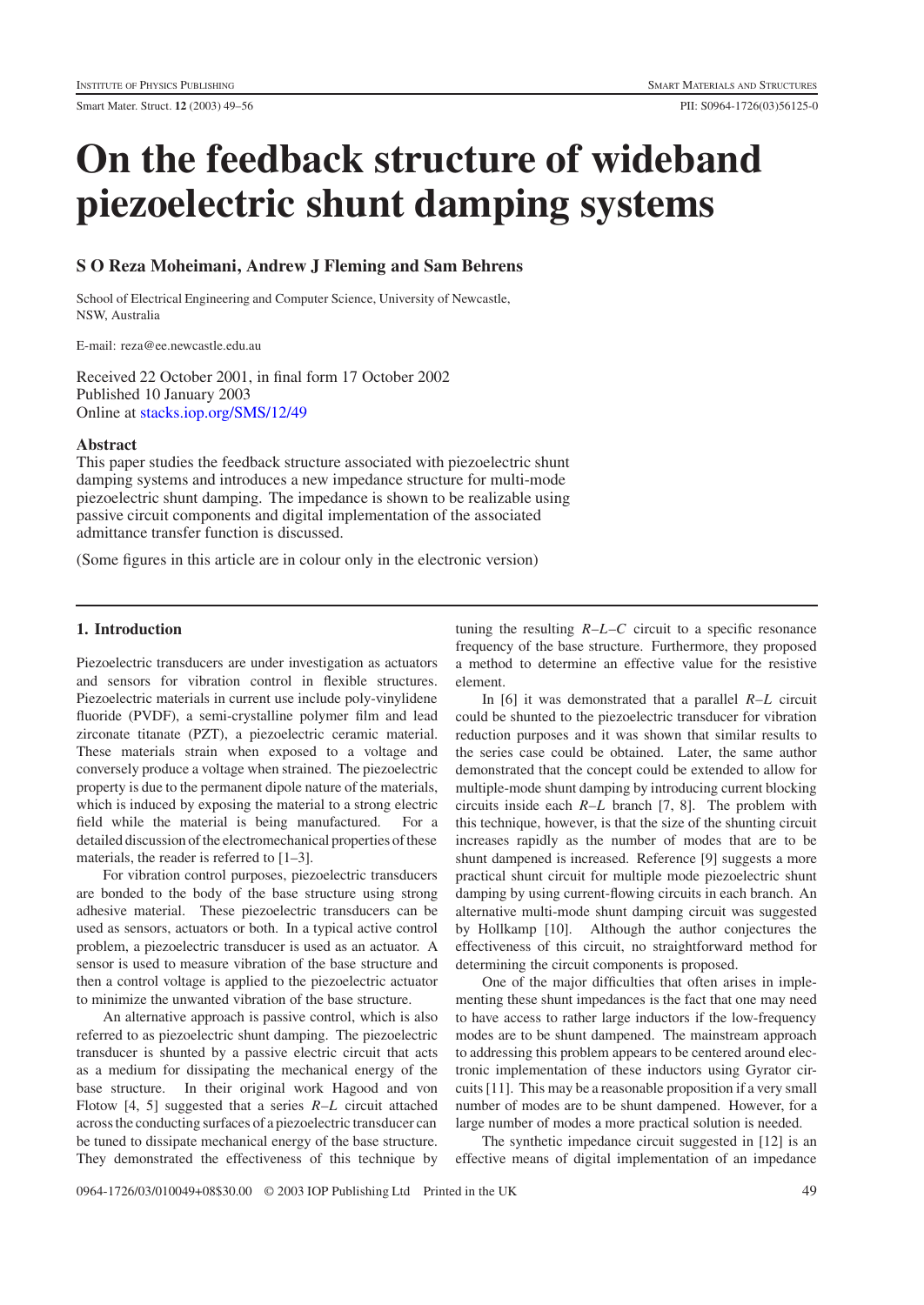

**Figure 1.** A piezoelectric laminate shunted to an admittance *Y*(*s*).

circuit for piezoelectric shunt damping. This circuit allows us to implement any admittance transfer function, as long as the transfer function is stable, and at least proper. Indeed the circuit may be used to implement active shunts, as opposed to purely passive shunts. For an overview of current active/passive techniques, the reader is referred to [13].

Compared to other piezoelectric shunt damping techniques which are based on intuitive ideas, this paper presents a systematic way of designing the shunt impedance, as well as a thorough analysis of the feedback structure associated with the piezoelectric shunt damping systems.

The remainder of the paper continues as follows. Section 2 clarifies the feedback nature of the piezoelectric shunt damping systems. Section 3 introduces a new impedance structure for the purpose of piezoelectric shunt damping. It is explained why this specific structure may prove efficient in suppressing vibrations of structures. Section 4 contains a proof of closedloop stability under the proposed impedance. Section 5 discusses some properties of the proposed admittance structure while section 6 discusses the robustness issues. Section 7 is concerned with the problem of optimal tuning of the shunting admittance. Section 8 includes our experimental results, and section 9 concludes the paper.

## **2. Feedback problem associated with a shunted piezoelectric laminate structure**

Let us consider the system depicted in figure 1. Here a piezoelectric transducer is attached to the surface of a flexible structure using strong adhesive material. The piezoelectric transducer is shunted to an electrical admittance, *Y* (*s*). The vector *P* signifies the direction of polarization vector of the piezoelectric material. As the structure deforms, possibly due to a disturbance  $w(s)$ , an electric charge distribution appears inside the piezoelectric crystal. This manifests itself in the form of a voltage difference across the conducting surfaces of the piezoelectric transducer,  $v(s)$ , which in turn causes the flow of electric current, *i*(*s*), through the admittance. This causes a loss of energy. Hence, the electric admittance may be thought of as a means of extracting mechanical energy from the base structure via the piezoelectric transducer.

To make the discussion clearer, let us look at the system in more detail. Figure 2 depicts the electrical equivalent of the piezoelectric transducer [14]. If the admittance is removed



**Figure 2.** Electrical equivalent of the system in figure 1.

from the circuit, i.e. if the piezoelectric transducer is left open circuited, then the voltage measured across the conducting terminals of the piezoelectric transducer is equivalent to  $v_p(s)$ . This voltage is entirely due to the disturbances acting on the structure and/or non-zero initial conditions. It should be clear that as long as the base structure is not at rest,  $v_p(s)$  may be non-zero. To this end, let us assume that  $v_p(s)$  is related to  $w(s)$  via a transfer function  $G_{vw}(s)$ . That is,

$$
v_p(s) = G_{vw}(s)w(s), \t Y(s) = 0.
$$
 (1)

The condition  $Y(s) = 0$  in (1) emphasizes that this equation is valid only if the two terminals of the piezoelectric transducer are left open circuited.

Now, let us assume that there are no disturbances acting on the structure. Rather, allow us to assume that a voltage source is attached across the conducting terminals of the piezoelectric transducer. In this case, the voltage  $v_p(s)$  is entirely due to  $v(s)$ and is related to  $v(s)$  via a transfer function  $G_{vv}(s)$ . That is,

$$
v_p(s) = G_{vv}(s)v(s), \t w(s) = 0.
$$
 (2)

The transfer function  $G_{vv}(s)$  may be written in the general form

$$
G_{vv}(s) = -\sum_{i=1}^{\infty} \frac{\gamma_i}{s^2 + 2\zeta_i \omega_i s + \omega_i^2}
$$
 (3)

where

$$
\gamma_i > 0 \qquad \text{for } i = 1, 2, \ldots.
$$

To this end, it should be pointed out that the specific form of  $G_{vv}(s)$  above is due to the collocated nature of the transfer function. In other words, if an identical piezoelectric patch is collocated with the shunted piezoelectric transducer, the voltage induced in the second transducer will be equivalent, but 180 $\degree$  out of phase with  $v_p(s)$ : for example, see [15, 16]. Also, note that if the piezoelectric transducer is attached to the structure such that vector  $P$  is pointing in the opposite direction, the negative sign in (3) should be removed. If the base structure is disturbed by  $w(s)$  and a voltage  $v(s)$  is simultaneously applied across the terminals of the piezoelectric transducer then due to the linearity of the system we may write

$$
v_p(s) = G_{vw}(s)w(s) + G_{vv}(s)v(s).
$$
 (4)

From equation (4) it can be deduced that while the disturbance  $w(s)$  is disturbing the base structure, the voltage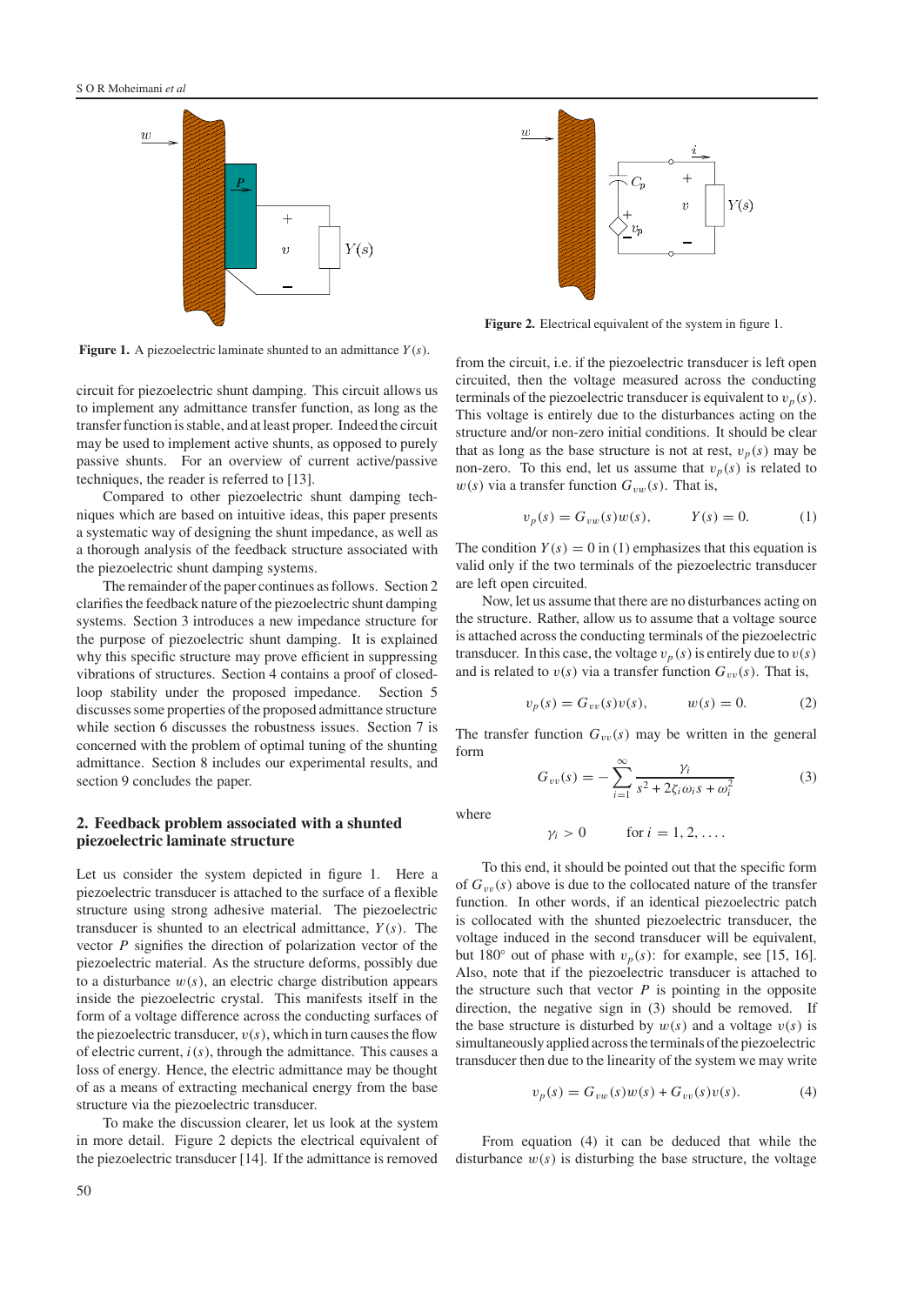

Figure 3. The feedback structure associated with the shunt damping problem in figure 2.

 $v(s)$  applied across the piezoelectric terminals may be used to reduce the effect of this unwanted disturbance. In a typical feedback control problem, a sensor is used to measure a property of the structure for feedback. This may be the acceleration at some point, as measured by an accelerometer, or even the voltage measured at the open terminals of another piezoelectric transducer attached to the structure at a different point.

Shunting the piezoelectric transducer with the admittance *Y* (*s*), as in figure 2, removes the need for an additional sensor. This, however, is achieved at the expense of having to deal with a more complicated feedback control problem.

To visualize the underlying feedback control structure, we need to identify a number of variables such as the control signal, the measurement, the disturbance and the physical variable that is to be regulated.

The underlying feedback structure can be identified by noticing that the current may be written as

$$
i(s) = (v_p(s) - v(s))C_p s.
$$
 (5)

Furthermore,

$$
i(s) = Y(s)v(s).
$$
 (6)

Equations (4)–(6) suggest the feedback structure depicted in figure 3. The figure suggests a rather complicated feedback structure as the controller,  $Y(s)$ , is itself inside an inner feedback loop.

Now, consider a system consisting of a base structure along with two piezoelectric transducers attached to either sides of the base structure in a collocated manner as in figure 4. Such a system is easily realizable in a laboratory. Indeed, our experimental results in section 8 are performed on a similar system. If the two piezoelectric transducers are identical, we may write

$$
G_{vw}(s)=-G_{vv}(s).
$$

Therefore, the block diagram in figure 3 may be reduced to that shown in figure 5.

## **3. A new impedance structure for piezoelectric shunt damping**

Over the past ten years, a number of impedance structures have been suggested in the literature. This includes the single-mode shunt damping impedance proposed in [4–6] and several modifications of this technique to allow for multi-mode



**Figure 4.** A structure with collocated piezoelectric transducers.

shunt damping [7, 8, 10]. This paper proposes a new class of admittances suitable for multi-mode piezoelectric shunt damping. Furthermore, stability and robustness properties of this class of admittances are analyzed and studied.

In the previous section we demonstrated that the piezoelectric shunt damping problem is equivalent to a feedback control problem with a very specific feedback structure. This understanding of the underlying feedback structure allows us to interpret the existing results in the literature in a meaningful way. Furthermore, it enables us to make new contributions to the field in the form of generating new classes of high-performance shunt damping impedance structures.

Notice that in figure 3 the closed-loop transfer function from the disturbance input  $w(s)$  to  $v_p(s)$  can be written as

 $\tilde{G}_{vv}(s) = -G_{vv}(s)$ 

$$
T_{v_p w}(s) = \frac{v_p(s)}{w(s)} = \frac{G_{vw}(s)}{1 + K(s)\tilde{G}_{vv}(s)}
$$
(7)

where

and

$$
K(s) = \frac{1}{1 + \frac{Y(s)}{C_{p}s}}.\t(8)
$$

Given the common-pole property of the transfer functions associated with the base structure, regardless of the nature of the disturbance,  $G_{vw}(s)$  must have poles that are identical to those of  $\tilde{G}_{vv}(s)$ . Therefore, the role of the shunting admittance  $Y(s)$  is to move the closed-loop poles of the system deeper into the left half-plane, i.e. to add more damping to each mode.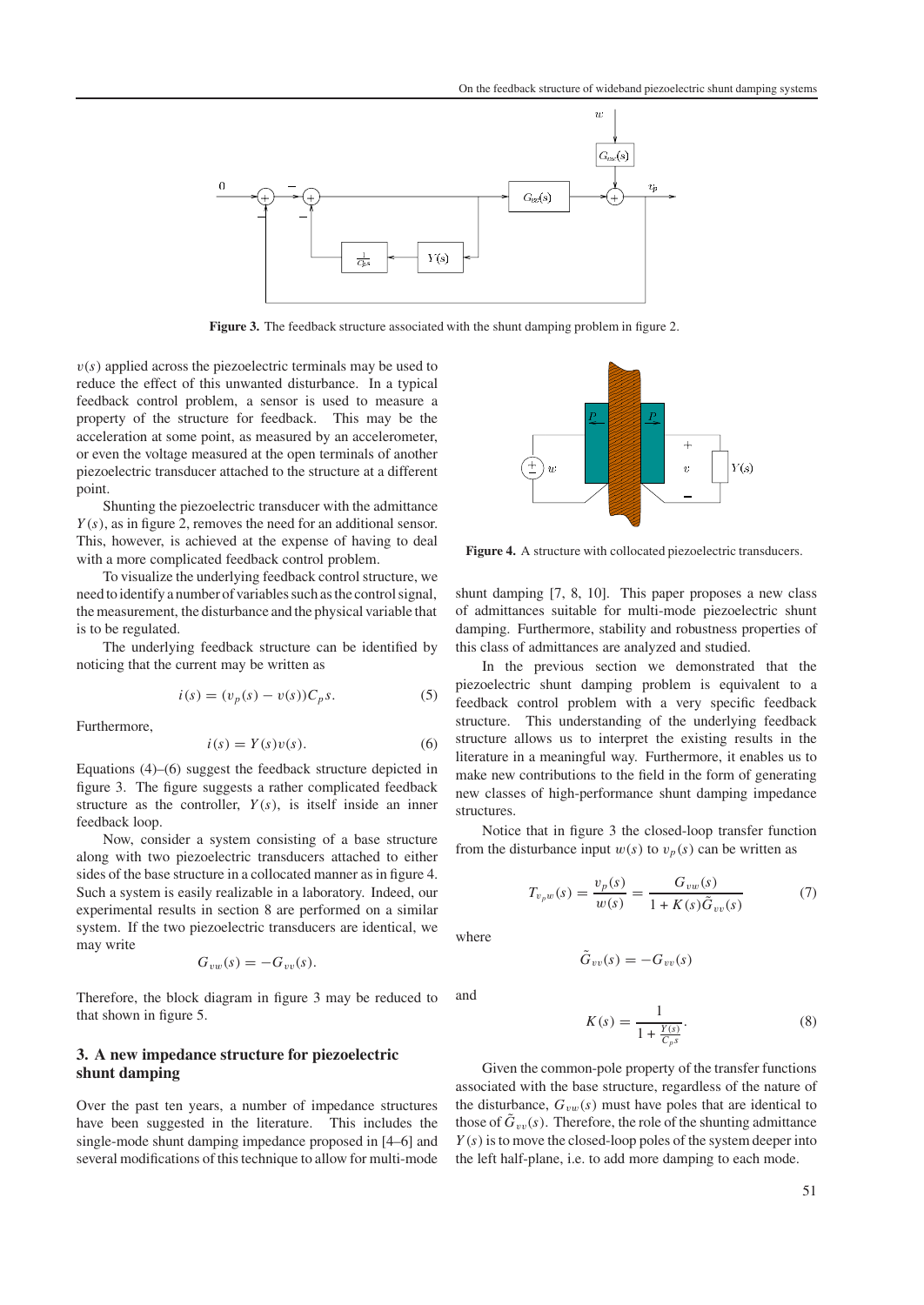

**Figure 5.** The feedback structure with the disturbance applied to the collocated piezoelectric transducer.

An effective admittance structure for this purpose is

$$
Y(s) = \frac{\sum_{i=1}^{N} \frac{\alpha_i \omega_i^2}{s^2 + 2d_i \omega_i s + \omega_i^2}}{1 - \sum_{i=1}^{N} \frac{\alpha_i \omega_i^2}{s^2 + 2d_i \omega_i s + \omega_i^2}} C_p s
$$
(9)

where

$$
\alpha_i \geqslant 0, \qquad d_i > 0, \qquad i = 1, 2, \dots, N
$$

and

$$
\sum_{i=1}^{N} \alpha_i = 1.
$$
\n(10)

An immediate choice for the  $\alpha$  is  $\alpha_i = \frac{1}{N}$  for  $i = 1, 2, ..., N$ . This will ensure that condition (10) is satisfied. It is straightforward to verify that for the admittance structure defined in (9), the effective controller expression in (8) will be

$$
K(s) = 1 - \sum_{i=1}^{N} \frac{\alpha_i \omega_i^2}{s^2 + 2d_i \omega_i s + \omega_i^2}.
$$
 (11)

This, in turn can be shown to be equivalent to

$$
K(s) = \sum_{i=1}^{N} \frac{\alpha_i s(s + 2d_i \omega_i)}{s^2 + 2d_i \omega_i s + \omega_i^2}.
$$
 (12)

It should be possible to imagine why this specific structure may be quite effective in reducing unwanted vibrations of the base structure. Flexible structures are inherently highly resonant systems whose dynamics consist of a large number of very lightly damped modes. The admittance suggested in (9), once shunted to the piezoelectric transducer with the piezoelectric capacitance of  $C_p$ , will result in an equivalent feedback control problem where the controller  $K(s)$  is defined as in (12). It can be observed that this controller has a highly resonant structure dictated by the damping factors  $d_1, \ldots, d_N$ . The controller applies a high gain at each specific resonant frequency. This is done by applying a very narrow bandpass filter around each resonant frequency of the base structure.

To see the connections with the earlier work, we point out that if  $N = 1$ , then the controller may be tuned only to one specific resonant frequency, say  $\omega_{\ell}$ . In this case, it can be shown that

$$
Y(s) = \frac{\omega_{\ell}^2 C_p}{s + 2d_{\ell}\omega_{\ell}}.
$$

Hence,  $Y(s)$  effectively represents the series connection of a resistor  $R = \frac{2d_{\ell}}{\omega_{\ell}C_p}$  with an inductor  $L = \frac{1}{\omega_{\ell}^2C_p}$  shunted across the piezoelectric transducer terminals. This

![](_page_3_Figure_17.jpeg)

**Figure 6.** Equivalent system for study of closed-loop stability.

is the original single-mode shunt damping circuit proposed by Hagood and von Flotow [4]. Based on this observation, one may argue that  $Y(s)$  in (9) effectively generates a phase and gain relationship around each resonant frequency that is similar to those generated by a *R*–*L* circuit tuned to that specific resonant frequency.

#### **4. Closed-loop stability**

In this section we study stability properties of the proposed shunting impedance. By inspection, it can be verified that the closed-loop stability of the system in figure 3 is equivalent to the stability of the system in figure 6 with

$$
\hat{G}(s) = -s G_{vv}(s) = \sum_{i=1}^{M} \frac{\gamma_i s}{s^2 + 2\zeta_i \omega_i s + \omega_i^2}
$$
(13)

.

and

$$
\hat{K}(s) = \sum_{i=1}^{N} \frac{\alpha_i (s + 2d_i \omega_i)}{s^2 + 2d_i \omega_i s + \omega_i^2}
$$

The proof of closed-loop stability is rather straightforward and is based on the observation that  $\hat{K}(s)$  is a strictly positive real (SPR) transfer function, i.e.  $\hat{K}$  is stable with  $\hat{K}$ (jω) +  $\hat{K}(-j\omega) > 0$  for all  $\omega \in \mathbb{R}$  and  $\hat{G}(s)$  is a positive real (PR) transfer function, i.e.  $\hat{G}$  is stable and  $\hat{G}$ (jω) +  $\hat{G}$ (-jω)  $\geq 0$ for all  $\omega \in \mathbb{R}$ . The feedback connection of two SISO systems where one is a SPR and the other is a PR transfer function is stable with a guaranteed gain margin of infinity (see chapter 10 of [17]). Therefore, the admittance suggested in (9) results in a closed-loop system that is stable with favorable stability margins.

It should be pointed out that (13) with *M* arbitrarily large, i.e.  $M \gg N$ , is a reasonable finite-dimensional approximation of (3) (see [18]).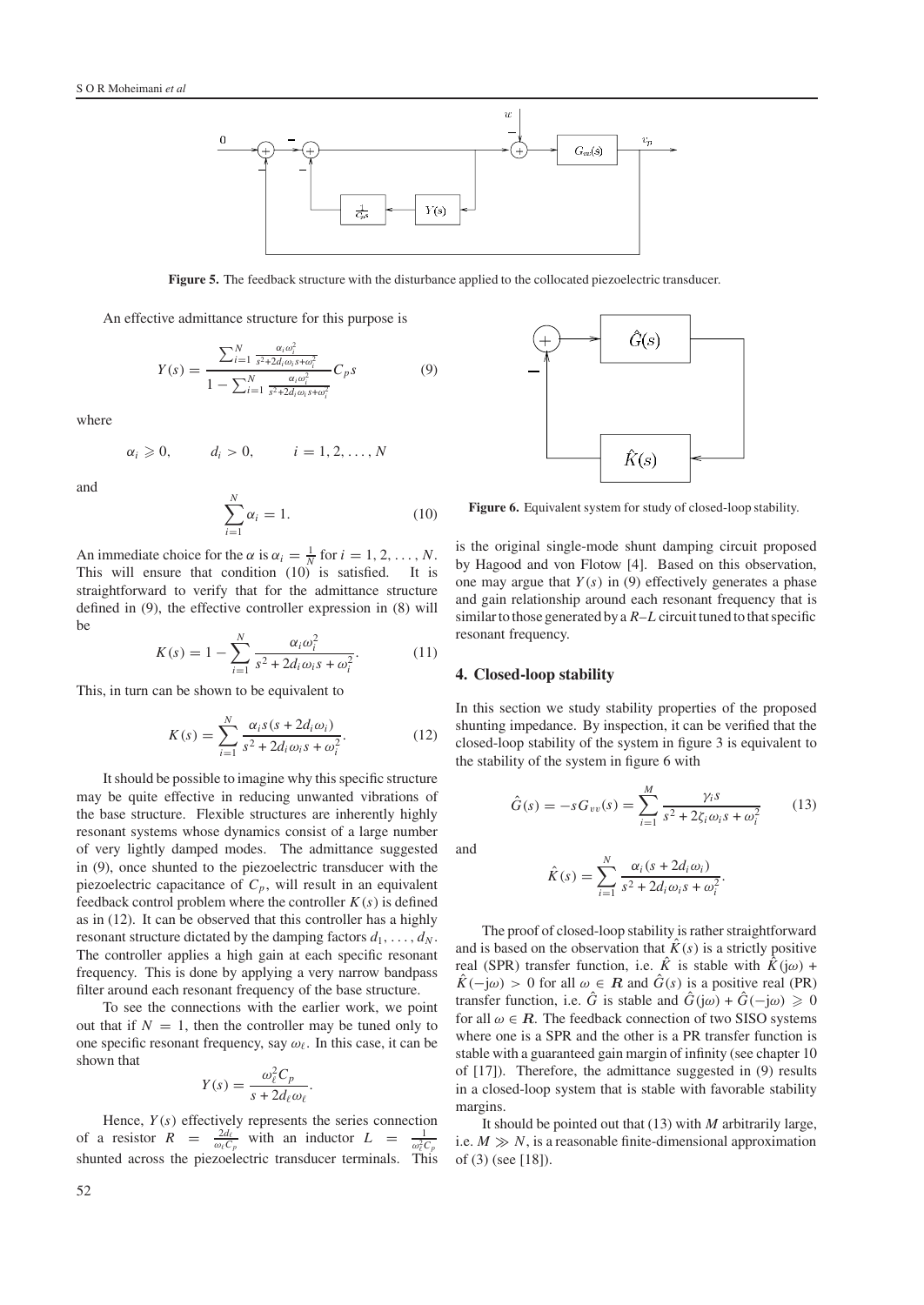![](_page_4_Picture_1.jpeg)

**Figure 7.** Piezoelectric laminated simply supported beam.

![](_page_4_Picture_3.jpeg)

**Figure 8.** Piezoelectric laminated plate bounded structure.

## **5. Properties of the proposed admittance and implementation issues**

Our ultimate goal is to implement the admittance  $Y(s)$  digitally using the synthetic admittance circuit proposed in [12]. For this to be achievable in an efficient way,  $Y(s)$  must satisfy a number of conditions. It should be a stable transfer function and it should be at least proper, and preferably strictly proper with a bandwidth that is not excessively larger than that of the highest in-bandwidth mode of the base structure that is to be controlled. In this section we study the structure of the proposed admittance and will show that it satisfies all the above conditions.

We first study the stability of  $Y(s)$ . This can be verified by observing that the Nyquist plot of

$$
-\sum_{i=1}^{M} \frac{\alpha_i \omega_i^2}{s^2 + 2d_i \omega_i s + \omega_i^2}
$$
 (14)

with  $M \gg N$  will never cross the critical point,  $-1 + j0$ . This, along with the feedback structure of  $Y(s)$  in (9), establishes the stability of the admittance *Y* (*s*).

Next, we note that the admittance  $Y(s)$  can be written as

$$
Y(s) = \frac{\sum_{i=1}^{N} \frac{C_{p} \alpha_{i} \omega_{i}^{2} s}{s^{2} + 2d_{i} \omega_{i} s + \omega_{i}^{2}}} {\sum_{i=1}^{N} \frac{\alpha_{i} s(s + 2d_{i} \omega_{i})}{s^{2} + 2d_{i} \omega_{i} s + \omega_{i}^{2}}} = \frac{H(s)}{J(s)}.
$$

Now it can be verified that the numerator transfer function,  $H(s)$ , is a positive real transfer function, which means

$$
-\frac{\pi}{2} \leqslant \angle H(s) \leqslant \frac{\pi}{2}.
$$

![](_page_4_Figure_14.jpeg)

**Figure 9.** The experimental structure with collocated piezoelectric transducers.

![](_page_4_Figure_16.jpeg)

**Figure 10.** Experimental piezoelectric laminated structures: (a) beam and (b) plate. Note that  $w$  is the applied disturbance actuator voltage and *z* is the displacement at some point on the structure.

Furthermore, it can be verified that

$$
0<\angle J(s)<\pi.
$$

Hence, we may conclude that

$$
-\frac{\pi}{2} < \angle Y(s) < \frac{\pi}{2},
$$

which means that  $Y(s)$  is a SPR transfer function, i.e. the Nyquist plot of  $Y(s)$  is confined to the right half of the complex plane. An implication of this observation is that  $Y(s)$  is indeed realizable using purely passive circuit components, i.e. resistors, inductors and capacitors. Such a circuit may be realized by observing that  $Y(s)$  can be written as

$$
Y(s) = \frac{C_p \sum_{i=1}^{N} \alpha_i \omega_i^2 \prod_{\ell=1, \ell \neq i}^{N} (s^2 + 2d_\ell \omega_\ell s + \omega_\ell^2)}{\sum_{i=1}^{N} \alpha_i (s + 2d_i \omega_i) \prod_{\ell=1, \ell \neq i}^{N} (s^2 + 2d_\ell \omega_\ell s + \omega_\ell^2)}.
$$
\n(15)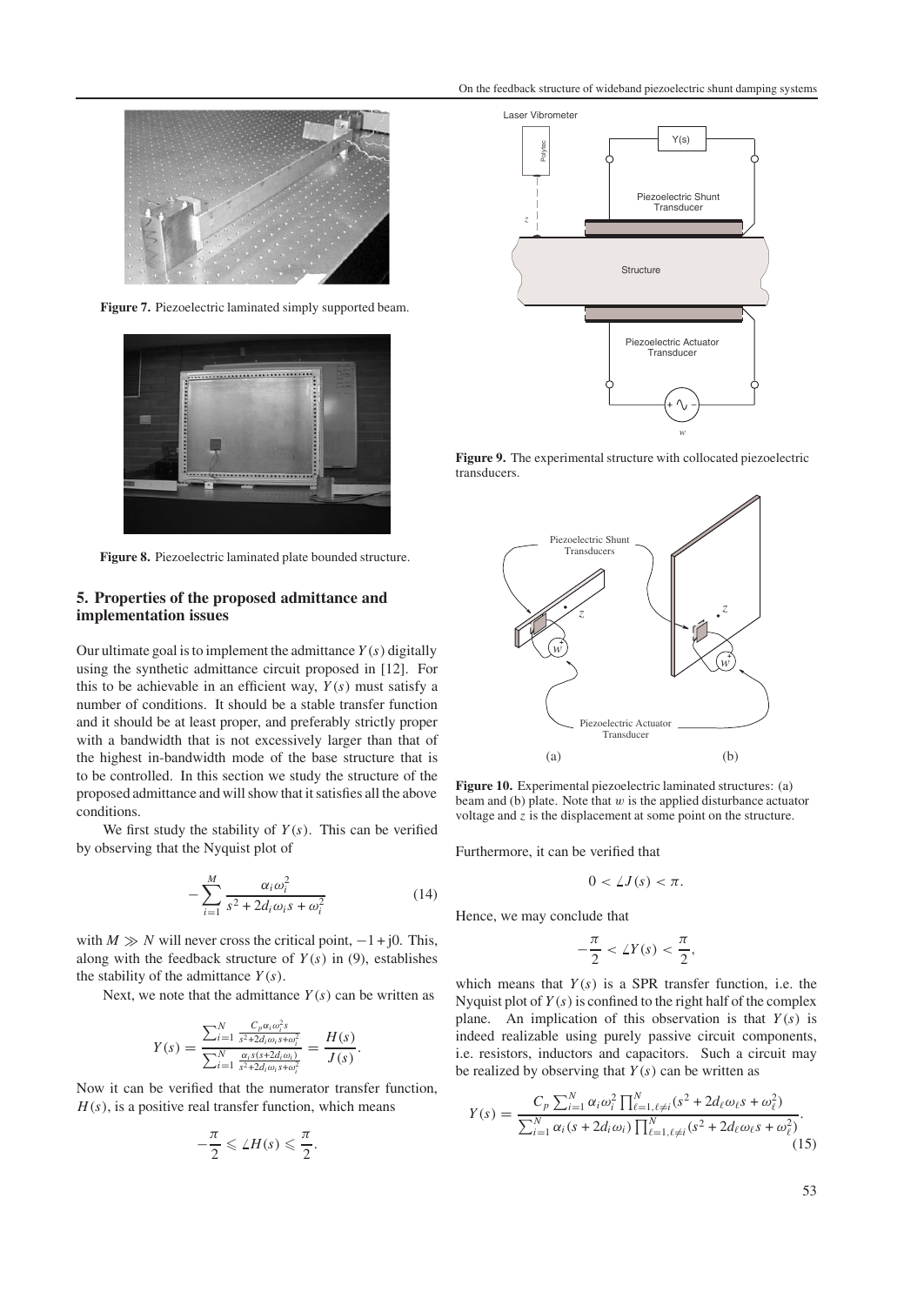![](_page_5_Figure_1.jpeg)

**Figure 11.** Frequency response (a)  $|G_{vv}(s)|$  and (b)  $|G_{zw}(s)|$ , for the piezoelectric laminated beam structure. Experimental data  $(\cdots)$  and model obtained using subspace-based system<br>identification  $(\cdots)$ identification (-

![](_page_5_Figure_3.jpeg)

**Figure 12.** Frequency response (a)  $|G_{vv}(s)|$  and (b)  $|G_{zw}(s)|$ , for the piezoelectric laminated plate structure. Experimental data (· · ····) and model obtained using subspace-based system identification (——).

**Table 1.** Summary of experimental amplitude reduction for both beam and plate structures.

| Mode | Beam $(dB)$ Plate $(dB)$ |      |
|------|--------------------------|------|
|      | 2.0                      | 2.5  |
| 2    | 16.2                     | 13.5 |
| 3    | 19.9                     | 11.0 |
|      | 24.1                     |      |
| 5    |                          | 12.9 |
| 6    |                          | 14.8 |

## **6. Robustness issues**

An interesting property of the admittance proposed in (9) is its good robustness properties. To make this clearer we point out that under (9) the closed-loop system is stable with a gain margin of infinity. Therefore, the spill-over effect due to the existence of out-of-bandwidth modes will not destabilize the closed-loop system. As a matter of fact, the spill-over effect will be minimal since the admittance, and hence the resulting

![](_page_5_Figure_9.jpeg)

**Figure 13.** Experimental beam undamped (——) and damped  $(- - -)$  magnitude response of  $G_{zw}(s)$ .

equivalent controller  $K(s)$  in (8), has a highly resonant nature.

The structure of the admittance  $Y(s)$  is such that if the resonant frequencies  $\omega_1, \ldots, \omega_N$  are slightly different from the actual resonant frequencies of the base structure, closed-loop stability is guaranteed. This is a favorable property as these resonant frequencies are known to change with temperature, changing load, etc.

A particularly important robustness feature of the proposed admittance structure is that it maintains closed-loop stability even if the value of the piezoelectric capacitance in (9) is estimated incorrectly. A proof of this claim follows.

Let us assume that the actual value of the piezoelectric capacitance is  $C_p$ , while our estimate of it is  $\bar{C}_p = \eta C_p$ . Therefore, the admittance expression in (9) should be modified to

$$
Y(s) = \frac{\sum_{i=1}^{N} \frac{\alpha_i \omega_i^2}{s^2 + 2d_i \omega_i s + \omega_i^2}}{1 - \sum_{i=1}^{N} \frac{\alpha_i \omega_i^2}{s^2 + 2d_i \omega_i s + \omega_i^2}} \bar{C}_P s.
$$

Arguing along similar lines to section 4, we may say that the stability of the resulting closed-loop system is equivalent to the stability of the system in figure 6 with

$$
\ddot{G}(s) = -s G_{vv}(s)
$$

$$
\hat{K}(s) = \frac{\frac{1}{s}}{1 + \frac{\eta}{s}\tilde{Y}(s)}
$$

with

and

$$
\tilde{Y}(s) = \frac{1}{C_p} Y(s).
$$

We have already established that *Y* (*s*) is a SPR transfer function. Therefore strict positive realness of  $\tilde{Y}(s)$  follows immediately. Now, it can be proved that  $\hat{K}(s)$  is stable and that  $\hat{K}(j\omega) + \hat{K}(-j\omega) > 0$  for all  $\omega \in \mathbb{R}$ . Therefore,  $\hat{K}(s)$  is itself a SPR system. Given that  $\hat{G}(s)$  is a PR system, we may conclude that the closed-loop system is stable for any  $\eta > 0$ .

To this end we point out that although the closed-loop system will not be destabilized, the performance of the system may severely deteriorate as  $\eta$  deviates from one.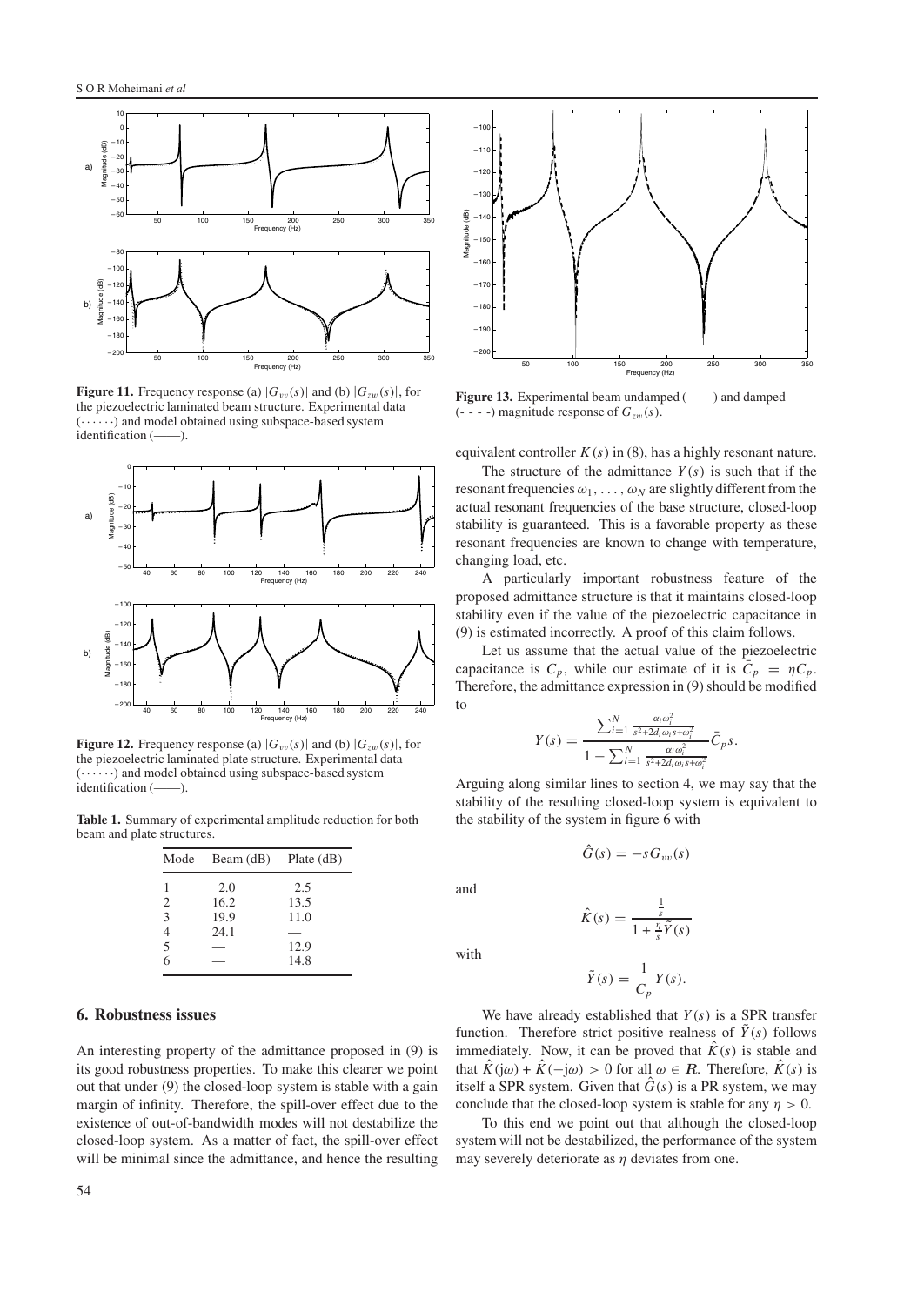![](_page_6_Figure_1.jpeg)

**Figure 14.** Simulated open-loop (\*) and closed-loop  $(\times)$  poles of the piezoelectric laminated beam.

# **7. Optimal tuning of the admittance**

The structure of the admittance in (9) guarantees closed-loop stability of the system. In order to achieve good performance, appropriate values for the damping parameters  $d_1, d_2, \ldots, d_N$ need to be determined. This may be done by seeking a solution to the following optimization problem:

$$
d_1^*, d_2^*, \dots, d_N^* = \arg \min \|T_{v_p w}\|_2. \tag{16}
$$

This is a non-convex optimization problem that could have many local minima. Typically, one would attempt to solve the problem using a gradient descent technique [19]. In doing so, one would need to choose a starting point from which the optimization process may start. Given that for all positive  $d_1, d_2, \ldots, d_N$  the closed-loop system is stable, any positive value may be considered acceptable. However, considering the structure of the system, it may be possible to find a set of damping ratios reasonably close to a minimum.

The transfer function  $G_{vv}(s)$  in (3) is a high-order system of very lightly damped resonant modes. Depending on the geometry of the structure, these modes may be reasonably far away from one another. Given the highly localized nature of *Y* (*s*), it may be a reasonable assumption to consider the effect of each individual bandpass section of the admittance on the specific mode of the base structure. Doing so, one may then search for a value of the damping ratio that would place the closed-loop poles of the system as deep into the left half of the complex plane as possible. A repeat of this procedure for every single mode that is to be controlled may result in a good starting point for the optimization problem (16).

## **8. Experimental results**

In this section, we apply the above procedure to two flexible structures; the piezoelectric laminate beam described in [20], and the piezoelectric laminate plate described in [21]. The beam apparatus consists of a uniform aluminum bar with rectangular cross section and experimentally pinned boundary conditions at both ends. Likewise, the plate structure

![](_page_6_Figure_10.jpeg)

**Figure 15.** Experimental plate undamped (——) and damped  $(- - -)$  magnitude response of  $G_{zw}(s)$ .

also consists of an aluminum rectangular plate with pinned boundary conditions at all external edges.

The two experimental structures are shown in figures 7 and 8, respectively. For both structures, two piezoelectric patches (PIC151) are bonded to the surface in a collocated fashion using strong adhesive material, as shown in figures 9 and 10. On each structure, one piezoelectric patch is used as an actuator to generate a disturbance through the structure, and the other as a shunting transducer.

When observing the dynamics of a structure it is common practice to consider the transfer function between the displacement at a point on the structure  $z(s)$  and the actuator voltage  $w(s)$ ,  $G_{zw}(s)$ , as shown in figures 9 and 10, and also the dynamics between the shunting piezoelectric voltage and the actuator voltage,  $G_{vv}(s)$ .

Using a Polytec laser scanning vibrometer (PSV-300) and a Hewlett Packard spectrum analyzer (35670A), experimental frequency responses were obtained for  $G_{zw}(s)$  and  $G_{vv}(s)$ . Using a subspace-based system identification technique [22], a model was fitted to the experimental data. The measured and identified magnitude responses are shown in figures 11 and 12. In the bandwidth of interest, the identified models were found to be good representations of the piezoelectric laminate systems.

The first four modes of the beam and the first six modes of the plate are to be controlled by a shunt impedance  $Y(s)$  given in equation (9). Using the procedure explained in section 7, and the identified models, an optimal set of damping ratios for  $Y(s)$  were determined for each structure. The admittances were digitally implemented, using the synthetic admittance circuit described in [12], and then applied to the shunt transducers. A comparison of the experimental undamped and damped experimental responses for  $|G_{zw}(s)|$ , are shown in figures 13 and 15. The experimental resonance magnitudes were successfully reduced, as summarized in table 1. Figure 14 shows the simulated closed-loop and open-loop poles. We can see from figure 14, that the closed-loop poles have been pushed further to the left on the real–imaginary plane.

It can be observed that the proposed impedances are very effective in reducing vibration of the base structures. However, their performance for the first mode is, in both cases, very